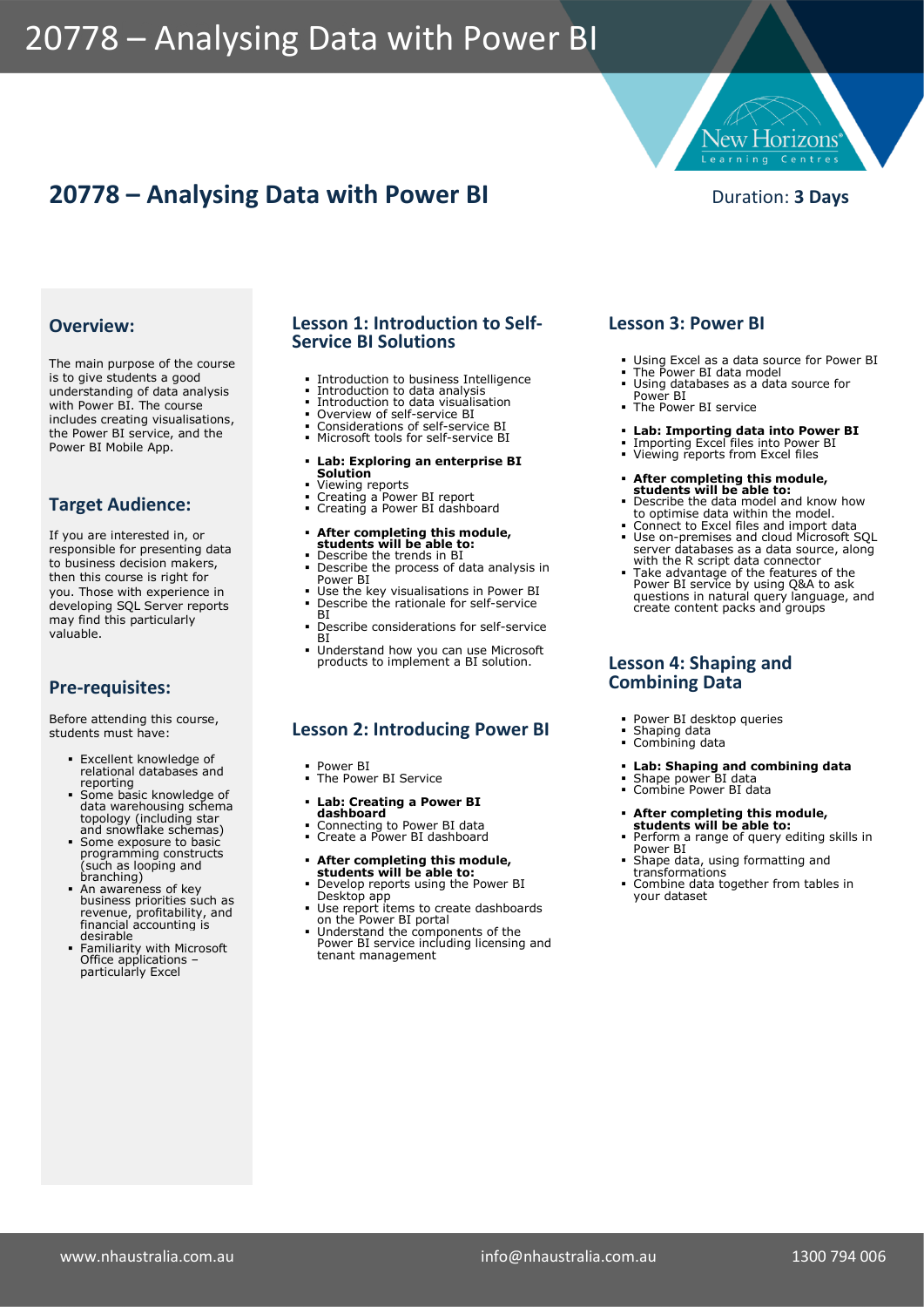#### **Lesson 5: Modelling Data**

- Relationships DAX queries
- Calculations and measures
- **Lab: Modelling Data**
- Creating relationships Calculations
- 
- **After completing this module, students will be able to:**
- Describe relationships between data
- tables Understand the DAX syntax, and use DAX functions to enhance your dataset Create calculated columns, calculated
- tables and measures

#### **Lesson 6: Interactive Data Visualisations**

- Creating Power BI reports Managing a Power BI solution
- 
- **Lab: Creating a Power BI report** Connecting to Power BI data Building Power BI reports Creating a Power BI dashboard
- 
- 
- **After completing this module, students will be able to:**
- Use Power BI desktop to create interactive data visualisations ▪ Manage a Power BI solution
- 

#### **Lesson 7: Direct Connectivity**

- 
- Cloud Data Connecting to analysis services
- **Exab: Direct Connectivity**<br> **•** Direct Connectivity from Power BI desktop
- Direct connectivity from the Power BI service
- 
- **After completing this module,**<br>
students will be able to:<br>
User Power BI direct connectivity to<br>
access data in Azure SQL data<br>
warehouse, in addition to big data<br>
sources such as Hadoop<br>
 Use Power BI with SQL Server
- models running in multidimensional mode